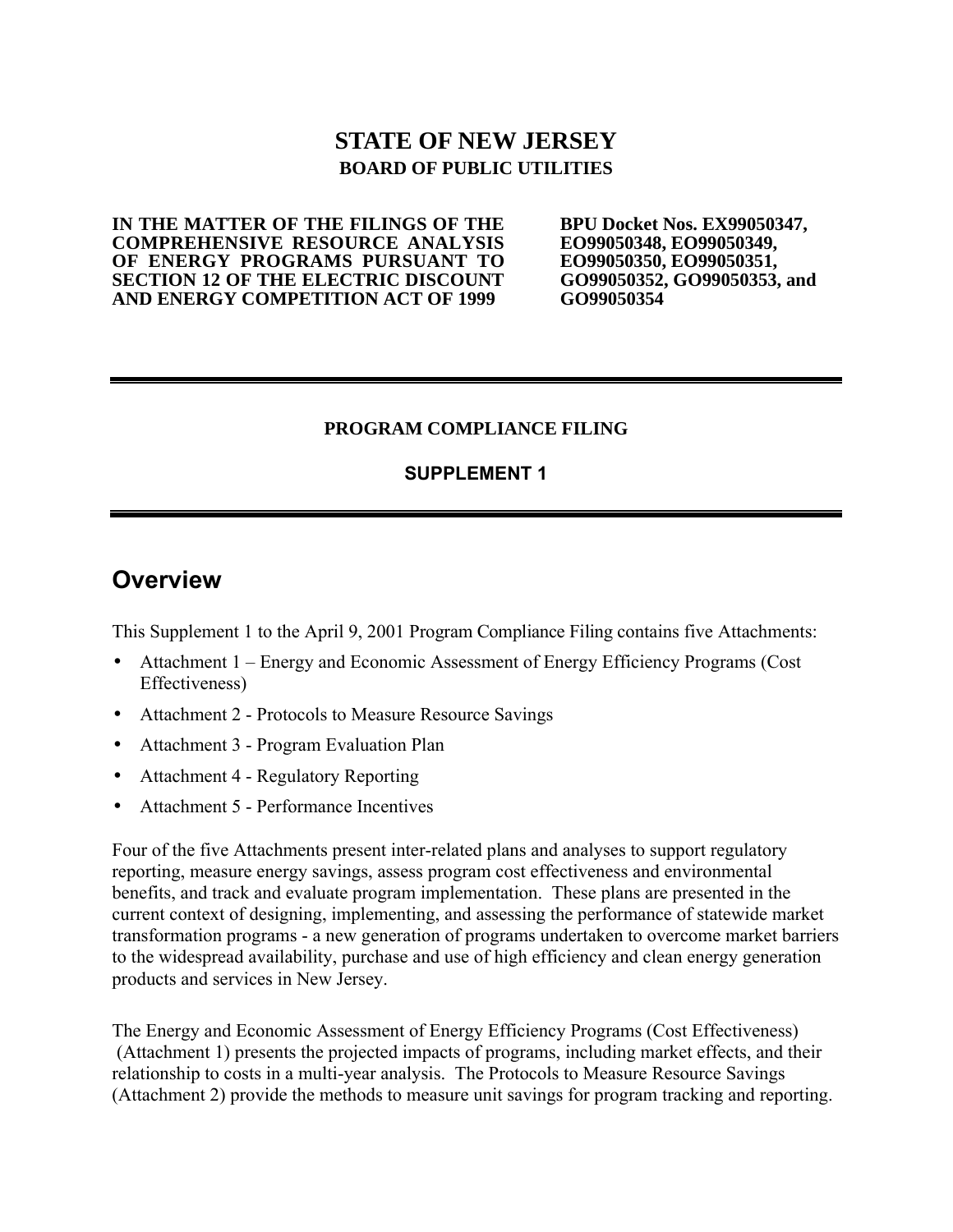The Program Evaluation Plan (Attachment 3) outlines the plans for assessing markets and program progress in transforming markets, and to verify key assumptions used in the Protocols to assess program energy savings. Regulatory Reporting (Attachment 4) provides formats and definitions to be used to document program expenditures, participation rates, and program impacts, including energy and resource savings. The program tracking systems, that support program evaluation and reporting, will track and record the number of units adopted due to the program, and assist in documenting the resource savings using the unit savings values in the Protocols. The assumptions and methods used in these statewide analyses are consistent and integrated (e.g., the same unit savings were used to project program savings, to assess program cost-effectiveness and environmental benefits, and to set savings goals for program performance incentives).

The fifth attachment describes the performance incentives proposed to reward successful program performance in 2001 for most of the energy efficiency programs. Program performance is based on energy savings achieved as well as on the successful engagement of the marketplace to offer high efficiency products and services.

The analysis and information are provided for the programs listed below in Table 1.

For programs that are "information only," the analyses do not include projected energy savings or associated economic or environmental benefits. It is difficult to project specific energy savings for these programs, nor has it previously been required. These programs are a continuation of previous programs. However, Attachment 3 proposes an evaluation plan to review program impacts.

Projected energy or capacity savings, and associated environmental and economic impacts, were not developed for the Appliance Cycling Maintenance Programs as it is in a maintenance mode and will not generate any incremental savings.

Projected energy or capacity savings, and associated environmental and economic impacts, were not developed for the Customer Sited Clean Energy Generation Program as more experience is needed to best understand how much can be accomplished beyond the initial kWh goal set for the year (provided with the April 9 Program Compliance Filing). The initial kWh goal is simply a starting point. Program experience and evaluation will help provide the necessary information to develop these projections for the Customer Sited Program in the future.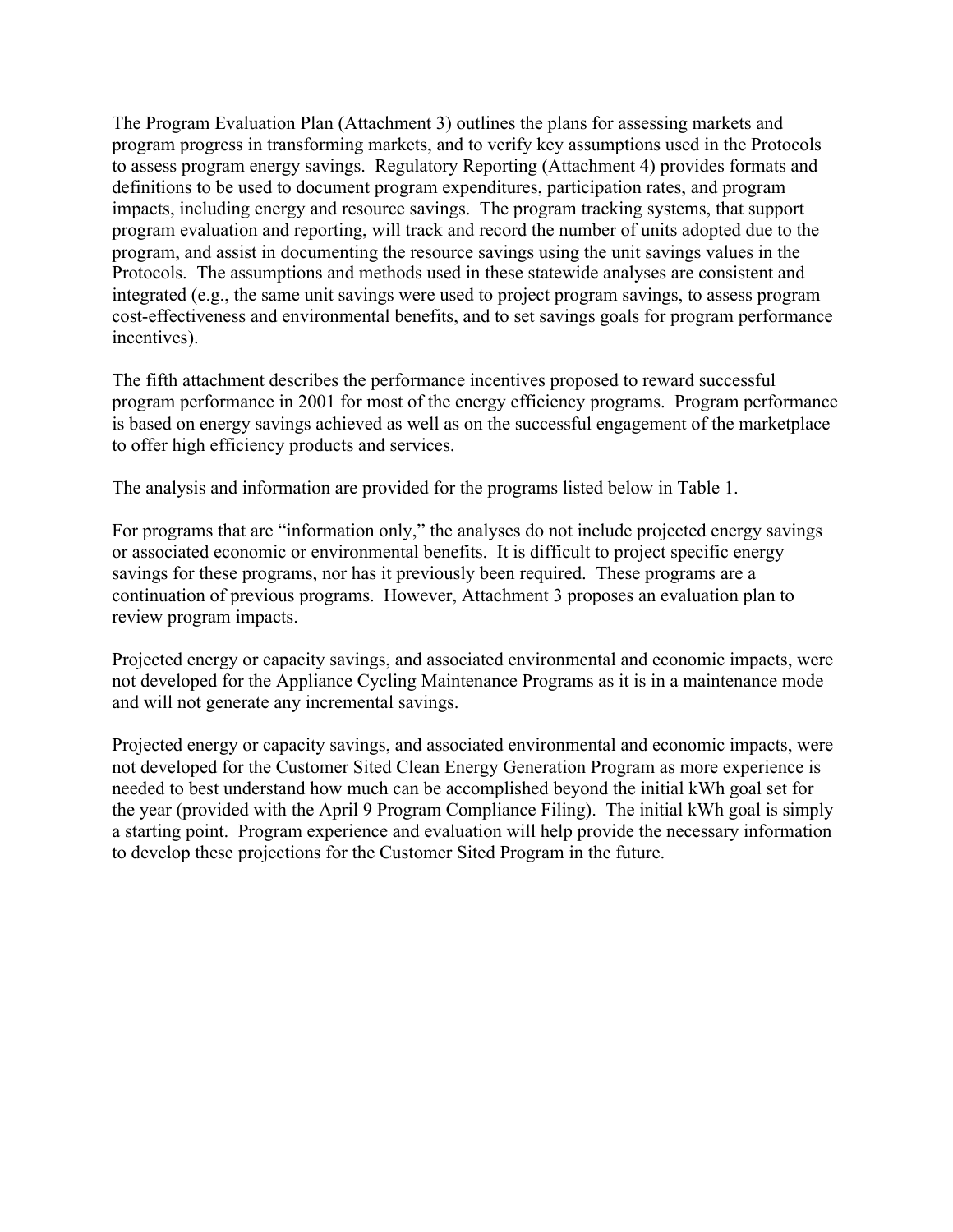Respectfully submitted,

| ATLANTIC CITY ELECTRIC COMPANY,<br>d/b/a CONECTIV POWER DELIVERY | <b>JERSEY CENTRAL POWER &amp; LIGHT</b><br>COMPANY, d/b/a GPU ENERGY |  |  |  |
|------------------------------------------------------------------|----------------------------------------------------------------------|--|--|--|
|                                                                  |                                                                      |  |  |  |
| PUBLIC SERVICE ELECTRIC AND GAS<br><b>COMPANY</b>                | NEW JERSEY NATURAL GAS COMPANY                                       |  |  |  |
|                                                                  |                                                                      |  |  |  |
| SOUTH JERSEY GAS COMPANY                                         | NUI ELIZABETHTOWN GAS COMPANY                                        |  |  |  |
|                                                                  |                                                                      |  |  |  |
| ROCKLAND ELECTRIC COMPANY                                        |                                                                      |  |  |  |
|                                                                  |                                                                      |  |  |  |

Dated: July 9, 2001

U:\ClmsDocs\GenSolic\General\99-00125\2001\Compliance Plan Supp Filing.doc